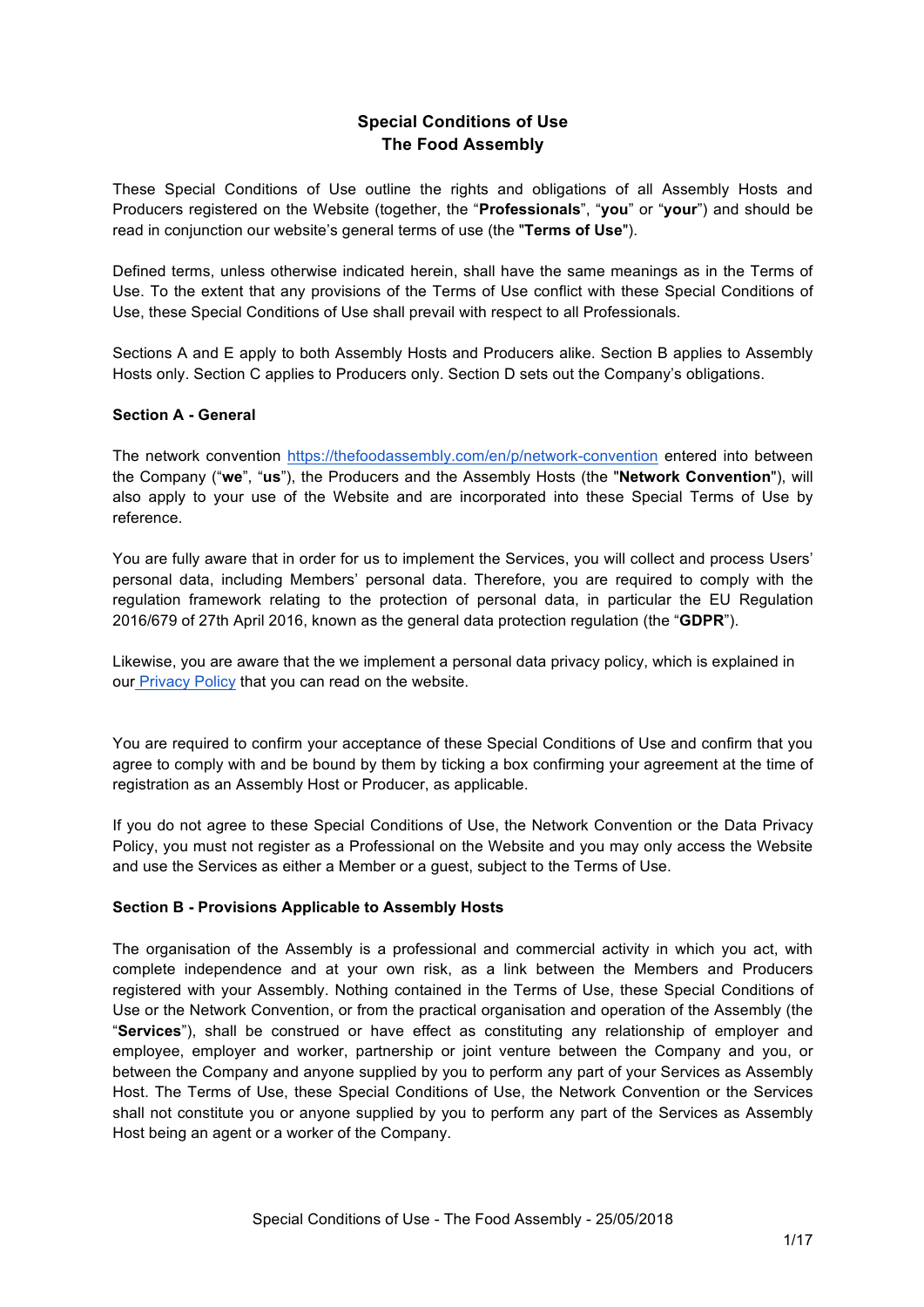You, in your capacity as Assembly Host, are not party to the sales contract between Members and Producers and will not be responsible for the performance of the contract between the Members and Producers or the quantity, quality, transportation, storage, conservation, delivery or compliance of any Products supplied by the Producers.

## **1. Obligations of Assembly Hosts**

You are required to comply with all applicable laws and regulations (including any statute, regulation, by-law or subordinate legislation in force from time to time, the common law and law of equity, any binding court order, any applicable industry code, policy or standard and any requirement of a regulator to which you are subject ("**Applicable Law**")) and to pay all taxes, National Insurance contributions, levies or duties to which you may be subject, and to provide all benefits which you are required to provide, through your creation, development and management of your Assembly and, more generally, through your use of the Website.

You are required to comply with each of the Terms of Use, these Special Conditions of Use, the Network Convention and the Data Privacy Policy at all times.

You shall ensure that (i) all Sales take place and are managed exclusively through the Website and (ii) you only solicit Members through the Website (and any other means made available by the Company).

## **2. Collect and processing of personal data**

- **2.1.** According to the Section A §2 hereof, you are fully aware that in order for us to implement the services, you will collect and process Users' personal data, including Members' personal data. Therefore, you are required to comply with the regulation framework relating to the protection of personal data, including GDPR, and our Privacy Policy.
- **2.2.** Insofar as we, the Company and Hosts, jointly determine the purposes of personal data processing performed within the Website, we are placed in a situation of co-processing and we have to be considered as joint controllers, without prejudice for the fact that we, the Company, determine alone the essential means of processing such as, without this list being exhaustive, personal data that can be processed, data recipients, or data retention periods.
- **2.3.** We, the Company and Hosts, as joint controllers, undertake to implement all reasonable measures to comply with the personal data protection regulations, including GDPR, and we share our respective responsibilities, in particular :
	- We (the Company) are the Users' contact point for every question related to their data;
	- We (the Company) undertake to process data lawfully, fairly and in a transparent manner, in particular by determining the legal basis of the processing and by publishing on our Website the Privacy Policy;
	- We (the Company) allow the exercising of the rights of the User and you shall transmit to us the requests of exercising of the rights which you have knowledge of;
	- We (the Company and Hosts) undertake jointly to make our best efforts to minimize the data collect and the data itself;
	- We (the Company and Hosts) refrain ourselves from performing further processing in a manner that is incompatible with the purposes explicitly set out in the Privacy Policy;
	- We (the Company and Hosts) undertake to process data in a manner that ensures appropriate security of the personal data, including protection against unauthorised or unlawful processing and against accidental loss, destruction or damage, using appropriate technical or organisational measures.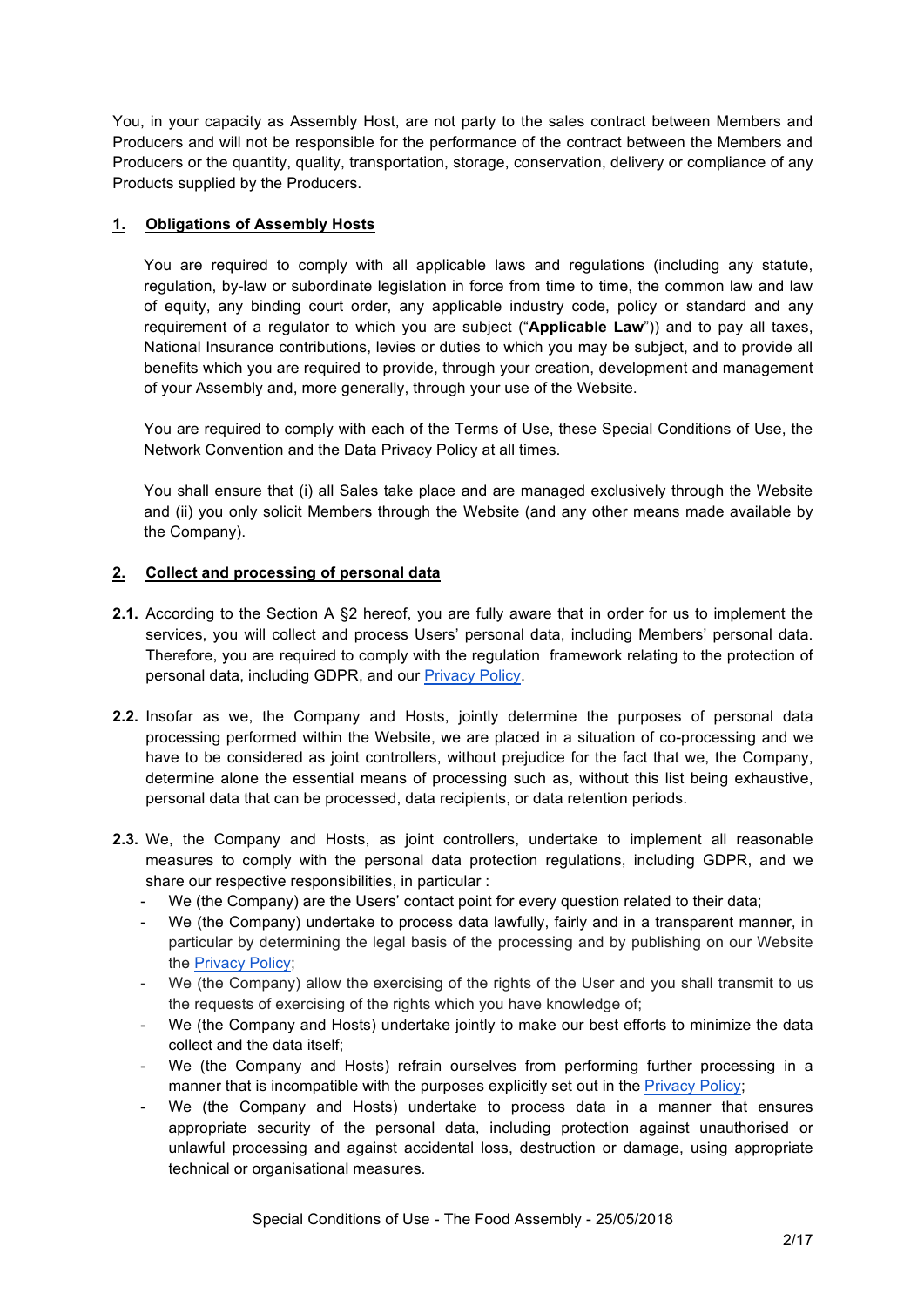**2.4.** The provisions of this article apply only to the processing performed using the services we offer and within our Website, and in no case those that could be performed at your sole initiative outside the Website and/or without using the services we offer. For the later processing, you are informed that you will be solely responsible for complying with all the personal data protection regulation, including the GDPR, since you will be considered as a sole controller, which you expressly accept.

### **3. Application Process**

**3.1.** If you wish to organise an Assembly you must first register with the Website as a Registered User.

Once you have registered as a Registered User of the Website, you may progress to register as Assembly Host by completing the online application form available at https://thefoodassembly.com/en/login.

You must provide all information and documentation requested as part of the application process. Incomplete application forms will not be considered. We may request any additional information which we, in our sole discretion, deem necessary as part of the application process.

We have complete discretion in determining whether to accept your application, taking particular note of whether your application demonstrates that you are capable of providing the successful delivery of Services, organisation of Sales and Distributions according to our material, technical and commercial requirements.

You will be informed by email of the outcome of your application. Should your application prove successful you will be directed to open an Assembly management space (the "**Management Space**"), by following the instructions provided to you on the Website or in the confirmation email we send you.

Should your application prove unsuccessful you may continue to be involved with the Website as a Member in any Assembly or use the Services as a guest. In no event will you have any recourse against the Company or any right to request compensation from the Company as a result of an unsuccessful application. Procedure for Creating and Opening an Assembly.

#### **3.2.** *Preparation*

Should your application be successful you shall immediately begin the preparation of your Food Assembly, unless postponed by the Company (the "**Preparation**").

As part of Preparation, unless delayed by us, you will be required to find a suitable Collection site for the Delivery of Products ordered by the Members of the Assembly within two (2) weeks of receiving confirmation that your application has been successful (or from receipt of a notification from us that you can commence Preparation if previously delayed by us). At the end of this two (2) week period you will be required to provide evidence to us that:

- a) you are legally authorised to occupy your chosen venue, whether temporarily or otherwise;
- b) the venue allows for the organisation and the realisation of the Sales and the Distribution in accordance with the terms of these Special Conditions of Use and the Terms of Use and will ensure that the Services are well executed; and

Special Conditions of Use - The Food Assembly - 25/05/2018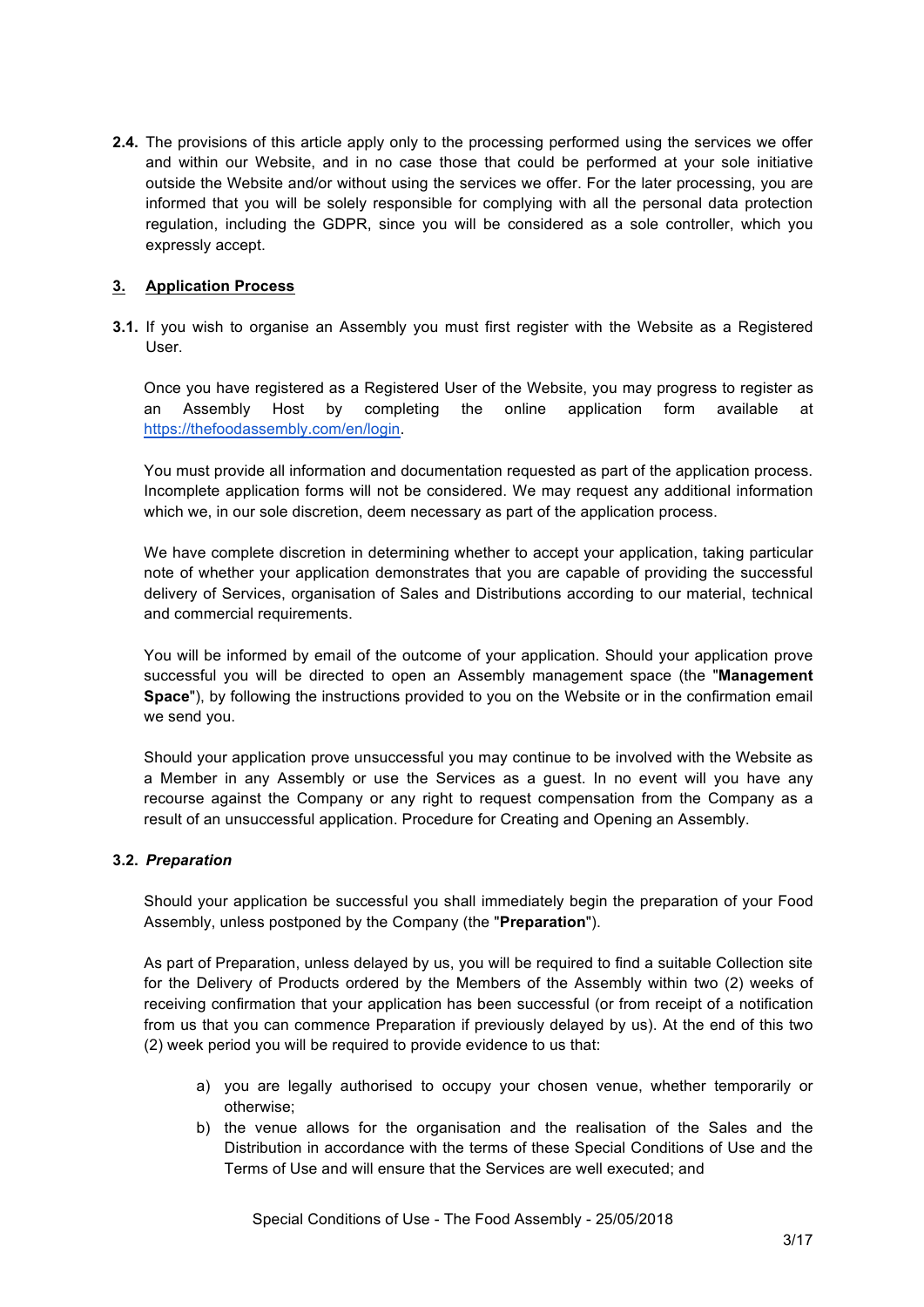c) the venue conforms with all legal requirements and regulations applicable to the Services.

We may also ask you for any additional documentation or information which we, in our sole discretion, deem necessary as part of Preparation.

If you are unable to provide the Company with the evidence required above within two (2) weeks, we may decide in our sole discretion to revoke your Assembly Host status for the Assembly in question. You may, however, continue to use the Services as a Member or a registered user.

#### **3.3.** *Building*

You shall not commence the building of your Assembly (the "**Building**") until we have approved the proposed Collection site during Preparation and you have notified us of your intention to proceed with the launch of the Assembly and to undertake its Building.

During the Building phase, you are required to develop a database of the Members and Producers that will form part of your Assembly.

You will be required to provide us with the following information:

- a) any documentation relating to your professional status, all relevant identification documents, as well as any documentation that evidences the completion of administrative, fiscal and social obligations;
- b) the Distribution Day and Timetable which you propose for the first Distribution, which shall be subject to our prior approval; and
- c) your bank details, which will be automatically transferred to the Payment Service and stored in our database, in order to facilitate the payment of any commission.

We may also ask you for any additional documentation or information and/or carry out any additional checks which we, in our sole discretion, deem necessary as part of Building.

If you are unable to provide the Company with any of the information required above, we may in our sole discretion refuse the opening of your Assembly.

The Assembly must be opened in accordance with these conditions within six (6) months of the launch of Building. If an Assembly is not validly opened within this six (6) month period due to any fault of yours, we may suspend you from acting as an Assembly Host. You will not be entitled to claim any damages, compensation or remuneration solely as a result of such suspension.

#### **4. Opening of the Assembly and Sale Space**

Following Building, the Assembly will go live via a dedicated space on the Website, and the Sale Space will be opened to members of the Website.

The opening date of the Sales Space will be determined by us in our absolute discretion. We reserve complete discretion to delay the date and/or to decide that the number of Members and/or Producers is insufficient and/or due to our management or organisational constraints. Organisation of the Assembly.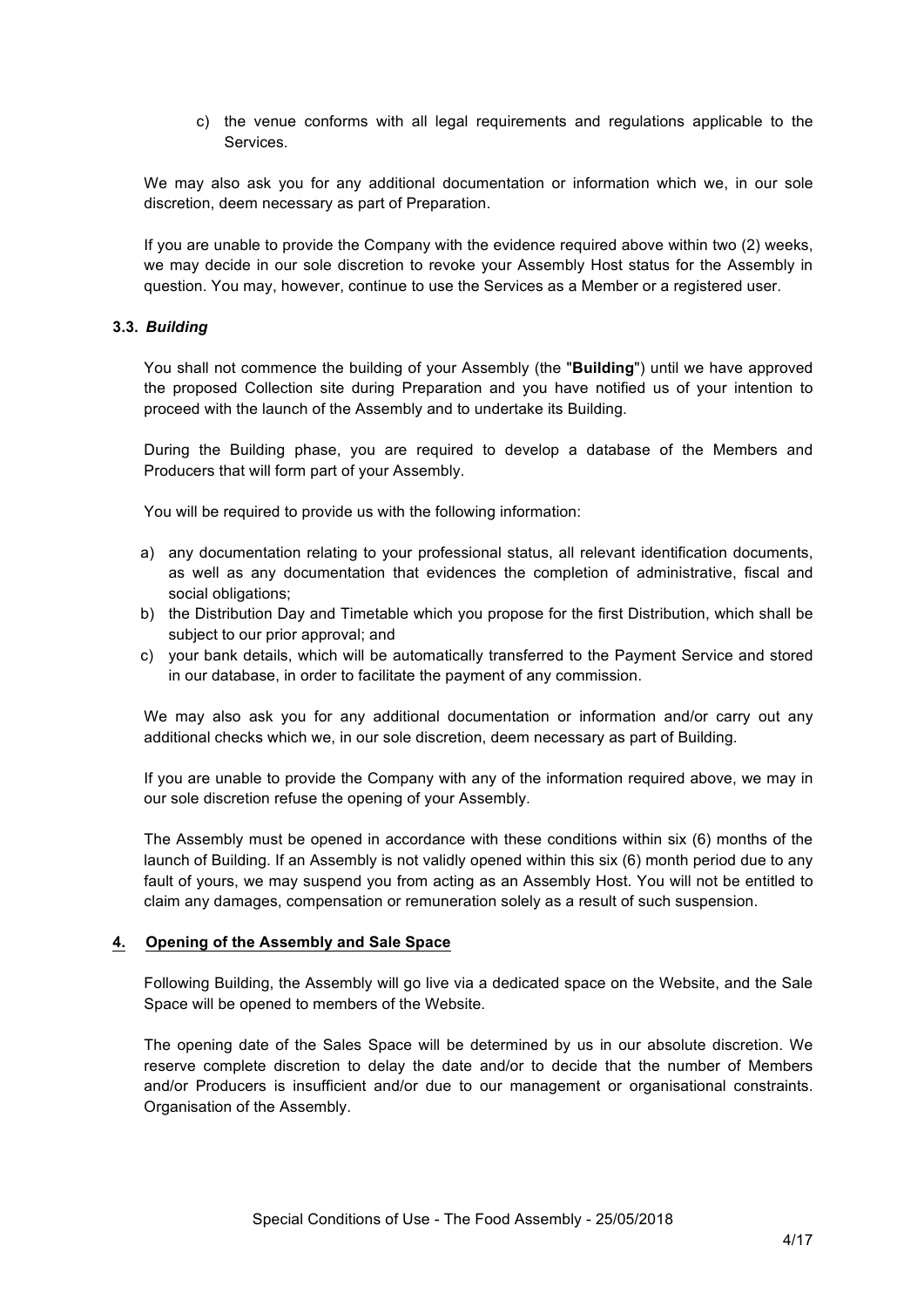### **5. Organisation of the Assembly**

You shall be responsible for the management and organisation of all Assemblies that you operate via the Management Space. In particular, you will be responsible for:

- a) ensuring that the information included on the Assembly's homepage, which introduces the Assembly and provides the Assembly's latest news, is kept up to date;
- b) moderating of the Assembly's Discussion Space and ensuring that the Content exchanged on the Discussion Space conforms with the requirements set out in the Terms of Use;
- c) managing of the Members and Producers, including the database of Members and Producers, and, more generally, of the Assembly in accordance with these Special Terms of Use;
- d) organising of the Sales in accordance with the procedures laid down in the Terms of Use. In this regard, you confirm that you understand and accept that :
	- i. you will act with due diligence and in good faith
	- ii. you are responsible for and assume liability for all information you provide in the course of the approval of Products for Distribution. In the case of an error or an omission to the detriment of the Members and/or the Producer, you will bear all costs and accept that we shall not be liable in this respect; and
	- iii. the information contained in the aforementioned approval shall be admissible for the calculation of your remuneration, without any possibility of dispute; and
- e) employing all personnel provided by you to operate the Assemblies. You warrant and represent that all such personnel are employed by you under a written contract of employment, and you undertake to immediately inform the Company in writing if any such person performing any part of your obligations under the Terms of Use, these Special Conditions and the Network Convention ceases to be employed by you.

To assist with the management of your Assembly, we shall ensure that the following functionality is made available in the Management Space: (i) a space for the invitation of Members; and (ii) a space to search for and invite Producers, which allows you to contact any Producer registered on the Website.

By way of exception, the participation of a Guest Producer provided for in Article 13 shall be subject to (i) the receipt of a specific form by us from you and (ii) our express validation after we have verified that there are satisfactory material, technical and commercial conditions for the proper performance of the Services to enable the organization and realization of the Sales.

You shall ensure that at least one Producer will attend on the Distribution Day in order to deliver the Products to the Members in person. In case no Producer could attend, you undertake not to open your Assembly and therefore not to proceed with the Delivery.

#### **6. Remuneration of the Assembly Host**

**6.1.** Your Remuneration as an Assembly Host will consist in a brokerage commission of 10% of the amount, excluding taxes, of the sales revenue made by the Producers for each Sale with the Members of your Assembly.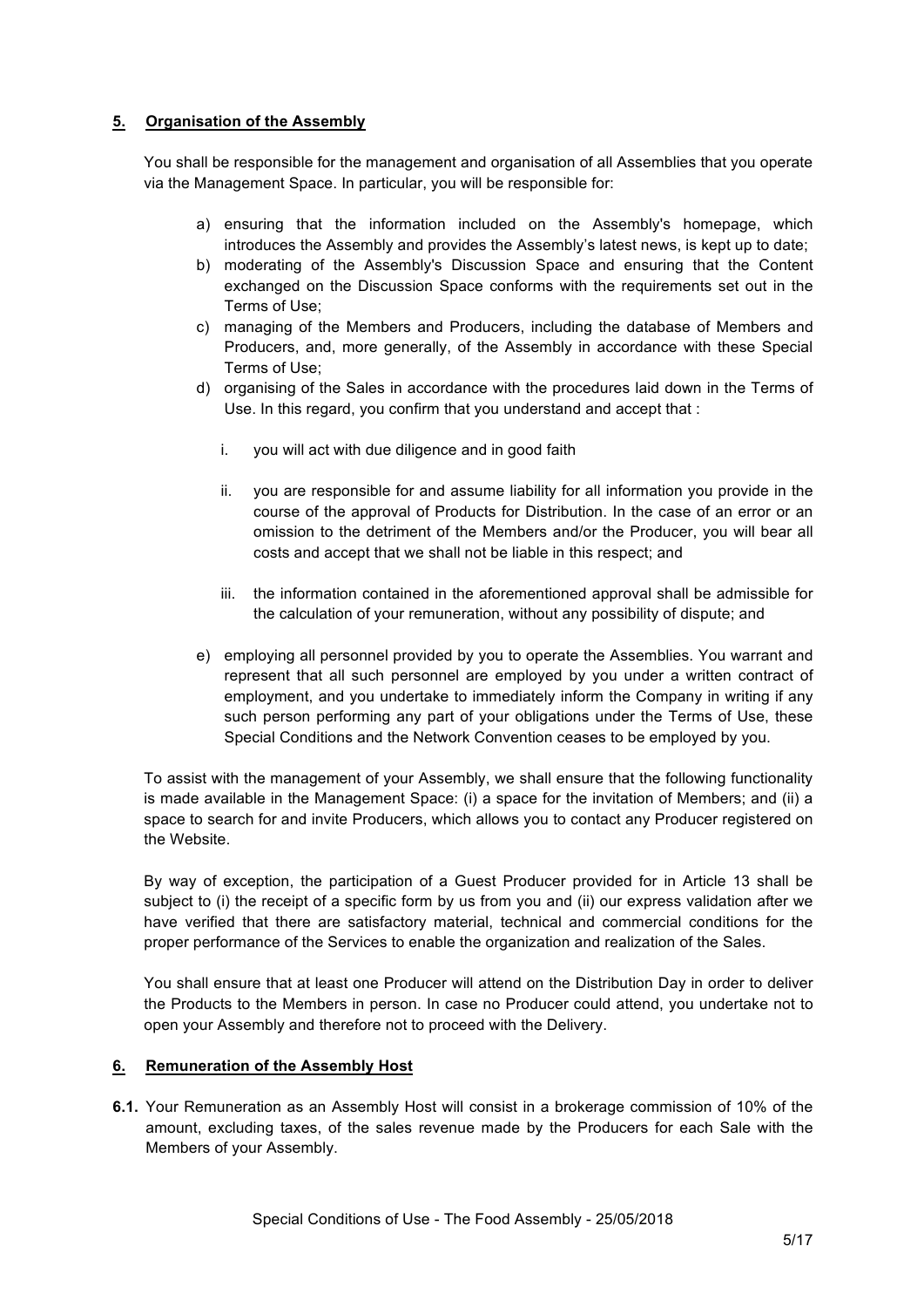By way of exception, your Remuneration as an Assembly Host will consist of a brokerage commission of 12%, excluding taxes, of the sales revenue made by the Guest Producers described in Article 13, for each Sale with the Members of your Assembly.

This commission has to be paid by the Producers.

You will not perceive this commission in case of the cancellation of the Sale or if the Products are not delivered.

Your Remuneration will be paid to your Professional Electronic Wallet, within the terms set in Section B - Article 4 of our Terms of Use.

**6.2.** You authorise us to invoice, in your name and on your behalf, your brokerage commission to the Producers for each Sale.

You shall inform us if you are registered for VAT. In the absence of such information, we shall presume that you are registered for VAT until you provide evidence to the contrary.

We shall provide you with a technical tool that summarises bills generated and payment history, which is accessible from your Food Assembly Management Interface.

### **7. Unavailability**

You must provide the entire Assembly community with reasonable notice in the event that any Distribution Days will not be held on the advertised date.

If you are unable to maintain a Distribution Day despite the Sales having already been finalised, you must immediately inform the Members and Producers of the Assembly and seek to find in good faith an alternative arrangement. In the event that this is not possible, you will be solely responsible for any additional charges or costs incurred by the Members and Producers.

#### **8. Closing an Assembly**

You can choose to close your Assembly at any time and for any reason, provided that:

- a) the Members and Producers are given at least three (3) months' notice;
- b) any existing Sales are carried out;
- c) you have fulfilled all obligations incurred under all transactions;
- d) you have informed us of your intention to close the Assembly three (3) months in advance; and
- e) you have received all commission due for Sales carried out before the date of closure.

We shall also have the right to close any Assembly:

- a) that, after 6 months activity, has not yielded at least twenty (20) orders a month for a period of three (3) consecutive months by providing one (1) month's notice of the Company's intention to do so. You will have no right to any damages, compensation or remuneration as a result of such closure; or
- b) in the event that you are in breach of these Special Conditions of Use (including the Network Convention), the General Terms and Conditions and/or Applicable Laws and if capable of remedy you have failed to remedy such breach within fifteen (15) days of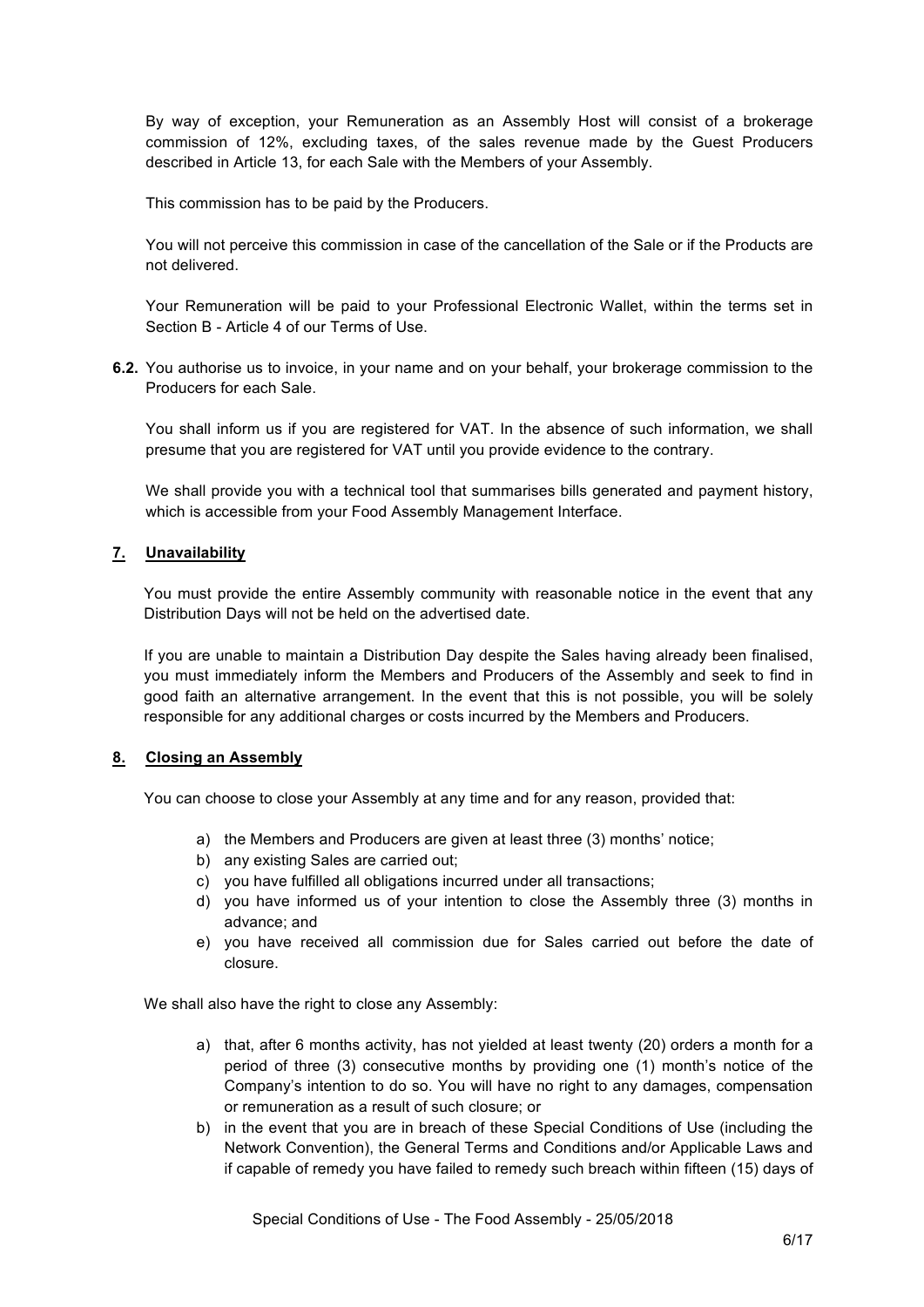notice from us informing you that you are in breach. In this instance, we also reserve the unequivocal right to exclude you from the Website.

Following receipt of a notice to close the Assembly from us, you must:

- a) promptly inform all Members and the Producers of the closure;
- b) abstain from organising any further Sales; and
- c) carry out your obligations under these Special Conditions of Use and the Terms of Use until the Assembly has been closed.

You will be fully responsible to all Members and Producers for the consequences of the closure of your Assembly.

Closure of an Assembly, whatever the cause, automatically entails the loss of your Assembly Host status. However, provided you have not been excluded from the Website, you may continue to use the Services as a Member or registered user.

#### **9. Indemnification of the Company**

You shall at all times indemnify and keep indemnified the Company on demand from and against any and all costs, claims, penalties, liabilities and expenses incurred in respect of:

- a) income tax, National Insurance contributions, VAT or other contributions or benefits due by you in relation to the organisation of the Assembly; and
- b) the warranty and representation set out at  $4(e)$  above being untrue, and/or non compliance with the undertaking set out at 4(e) above.

#### **10. Restrictions on Ceasing to be an Assembly Host**

Since you are likely to obtain confidential information in the course of providing the services of Assembly Host to the Company, and you are likely to gain personal knowledge of and influence over Producers and Members, as well employees of the Company and others performing services for the Company, you hereby agree with the Company that in addition to the other Special Conditions of Use and without prejudice to the other restrictions imposed upon you by law, you will be bound by the covenants and undertakings contained in this Section B-9. In this Section B-7, unless the context otherwise requires:

"**Member**" means any person who is a Member of the Food Assembly during the Relevant Period and with whom you (or any of your personnel) had direct contact during the Relevant Period;

"**Relevant Period**" means the period for which you are an Assembly Host;

"**Restricted Employee**" means any person who was a director, employee or consultant of the Company at any time within the Relevant Period who by reason of that position and in particular his seniority and expertise or knowledge of confidential information of the Company or the Producers, or knowledge of or influence over the Members, Prospective Members or contacts of the Company, is likely to cause damage to the Company if he were to leave the employment of the Company and become employed by a competitor of the Company; and

"**Restricted Period**" means the period commencing on the date your appointment as an Assembly Host terminates and continuing for 12 months thereafter;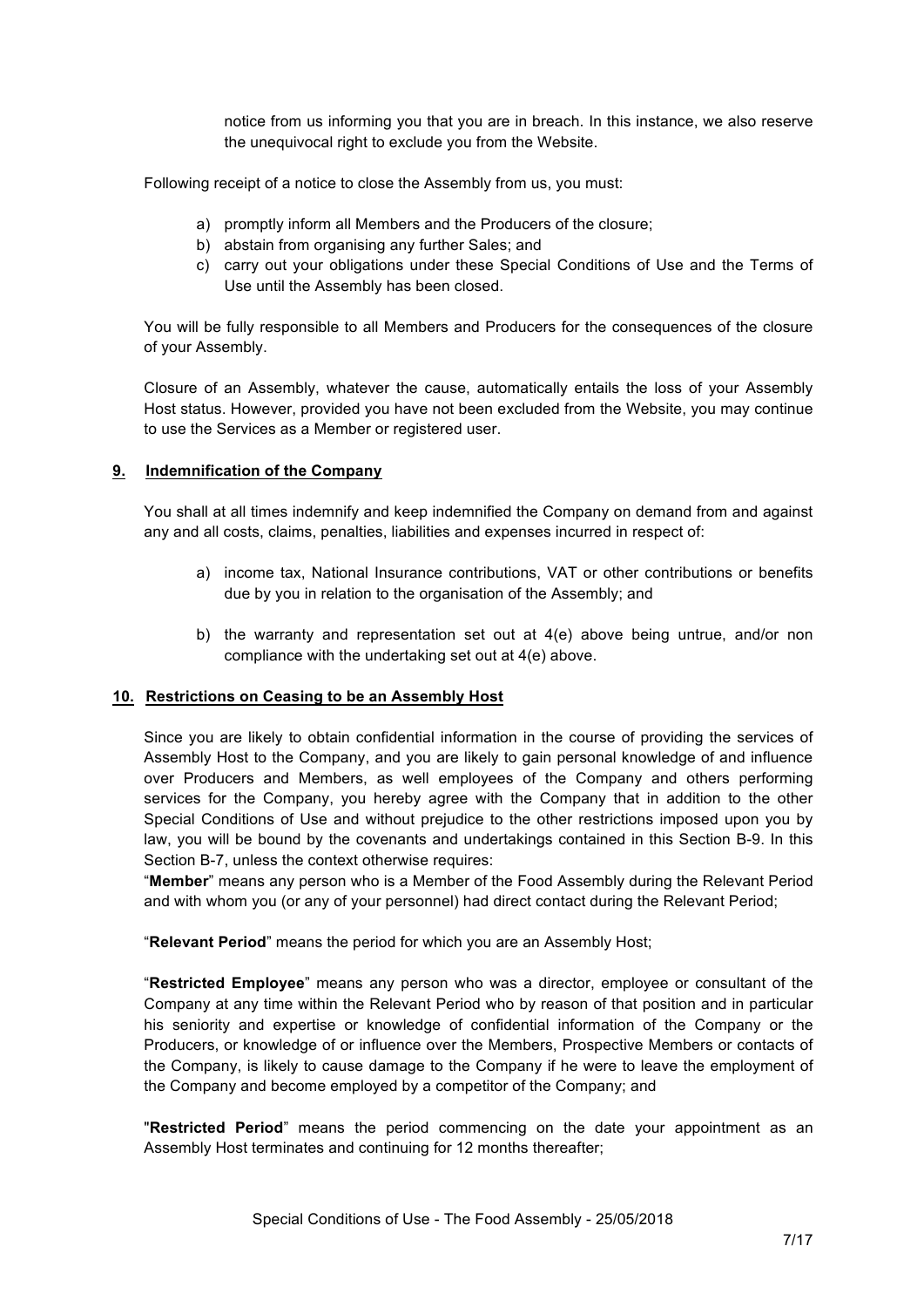Both during the Relevant Period and during the Restricted Period, you will not, without the prior written consent of the Company, whether by yourself, through your employees or agents or otherwise and whether on your own behalf or on behalf of any person, directly or indirectly:

- a) in any geographic area in which the Assembly is active at the time you were the Assembly Host, carry on, be concerned or assist in any way, a business which is or would be in competition with any part of the Company as it was carried on at the time you were an Assembly Host;
- b) canvass, solicit or endeavour to solicit or induce, or otherwise seek or accept the custom of any Member;
- c) canvass, solicit or endeavour to solicit or induce any Producer to cease to deal with the Company and shall not interfere in any way with any relationship between a Producer and the Company; or
- d) employ or engage, or offer to employ or engage, or solicit or otherwise entice or attempt to entice away from the Company, any Restricted Employee.

You also hereby undertake to the Company that you will not at any time:

- a) during the period in which you are engaged by the Company to provide the services of Assembly Host or after the termination of that engagement, engage in any trade or business or be associated with any person engaged in any trade or business using any trading names used by the Company or any Group Company, including the names or incorporating the words "**Food Assembly**" or "**La Ruche**";
- b) after the termination of your engagement by the Company make any public statement in relation to the Company or any Group Company or any of their officers or employees; or
- c) after the termination of your engagement by the Company represent or otherwise indicate any association or connection with the Company or any Group Company or for the purpose of carrying on or retaining any business represent or otherwise indicate any past association with the Company or any Group Company.

Each undertaking in this section 7 above is a separate undertaking of the Assembly Host and shall be enforceable separately and independently by the Company. Each such undertaking is considered fair and reasonable by the parties.

## **Section C - Provisions Applicable to Producers & Responsibilities of Producers**

#### **11. Overview**

You are required to:

- comply with all Applicable Laws and to pay all taxes, levies or duties to which you are subject as a result of your commercial activity as a distance seller and more generally in the context of your usage of the Website. You agree and understand that the Assembly Hosts and the Company will under no circumstances have liability in this regard ;
- comply with all Applicable Regulations and Laws that apply in the country you carry out your professional activity regarding particularly, but not limited to:
	- the Products presentation, packaging and labeling, the price setting,
	- hygiene and security, particularly, but not limited to, during the production, processing, packaging, transportation, storage and distribution of the Products. The Producer shall ensure that the venue for the Delivery comply with all legal requirements and applicable regulations, in particular oversees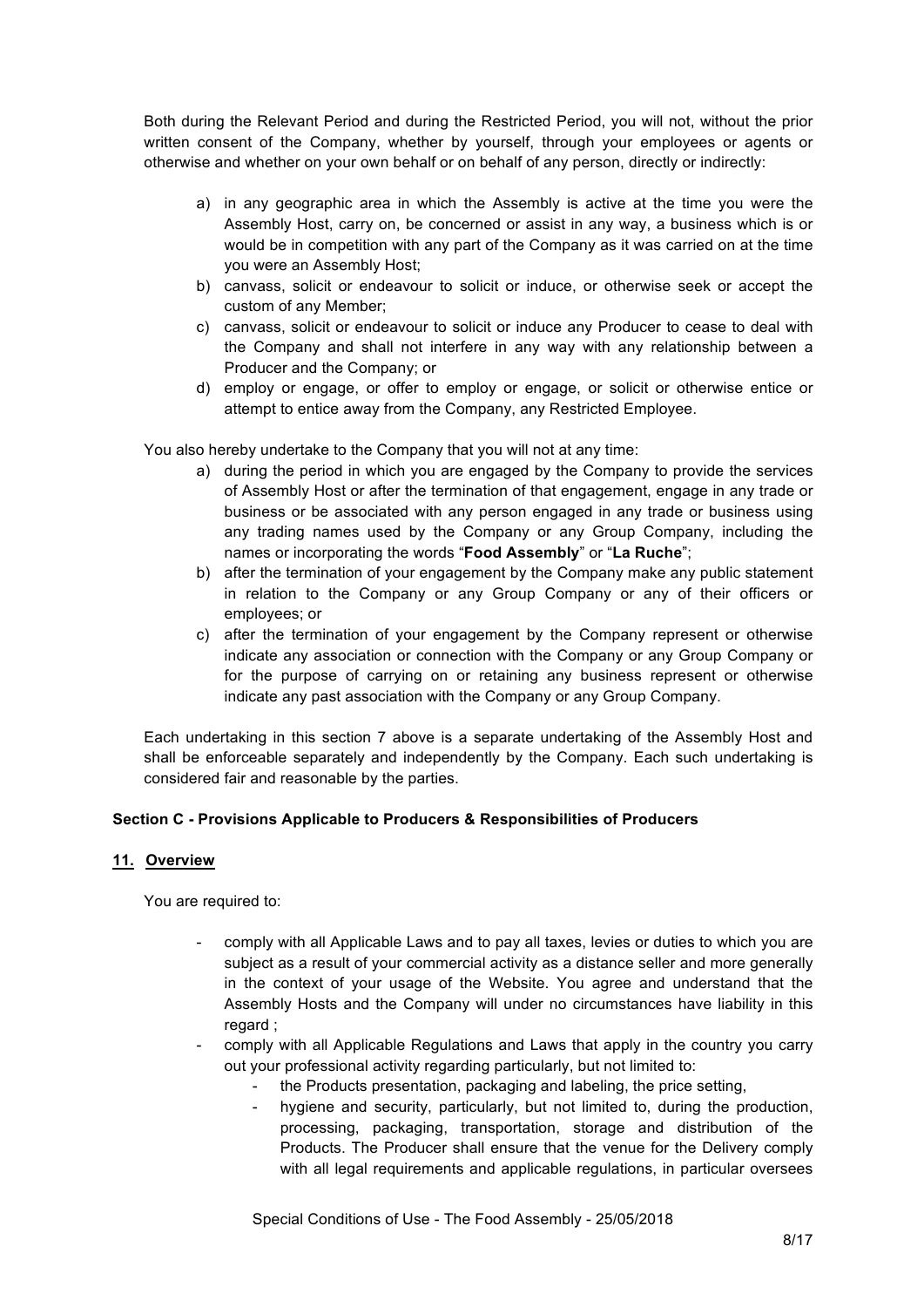the proper upkeep and the hygiene of the Delivery site. If not, the Producer shall invite the Assembly Host to adapt or change the venue. If any of the required changes are missing, the Producer may cease to deliver the Assembly without observing the period notice that shall apply in any other situation.

You are required to comply with each of the Terms of Use, these Special Conditions of Use, the Network Convention and the Data Privacy Policy at all times.

You shall not use the Website to organise any sales outside of the Website. You may only sell Products at the Distribution site that you have sold via the Website and you must not make any additional sales at a Distribution site which have not been made via the Website.

You are solely responsible for the Offers that you provide through the Website and the compliance of these with applicable laws and regulations in the country in which you operate.

You are solely responsible for the fulfilment of the sales contract with the members as well as for the quantity, quality and compliance of the delivered Products and the risks linked to their transportation, storage, conservation and delivery.

You shall ensure that the Products you offer for sale through the Website are available and that you have all required rights and authorisations to sell these Products.

If you wish to be listed as a Producer on the Website you must first register with the Website as a Registered User.

Your participation as Producer on the Website or in a new Assembly can be initiated in one of two ways:

- by your acceptance of an invitation from the Assembly Host or us; or
- by a direct request from you, subject our's and the Assembly Host's approval.

You must fully complete the following application forms which can be found on our Website:

- a form relating to your professional life, illustrated should you wish with a gallery of photographs showing your establishment and team (the "**Producer Folder**"); and
- a form relating to the proposed Products to be sold, with corresponding photographs should you wish (the "**Product Catalogue**").

You shall ensure that the information provided in the Producer Folder and the Product Catalogue remains accurate and up to date at all times.

You must also provide the Company with:

- any official document evidencing your status as a professional, any related identity document, as well as any documentation which evidences your fulfilment of any required administrative, fiscal and social obligations; and
- your bank details, via the communication method set out on the Website, which will be automatically transferred to the Payment Service to facilitate your remuneration.

You must provide all the information and documentation requested as part of the application process. Incomplete forms will not be considered.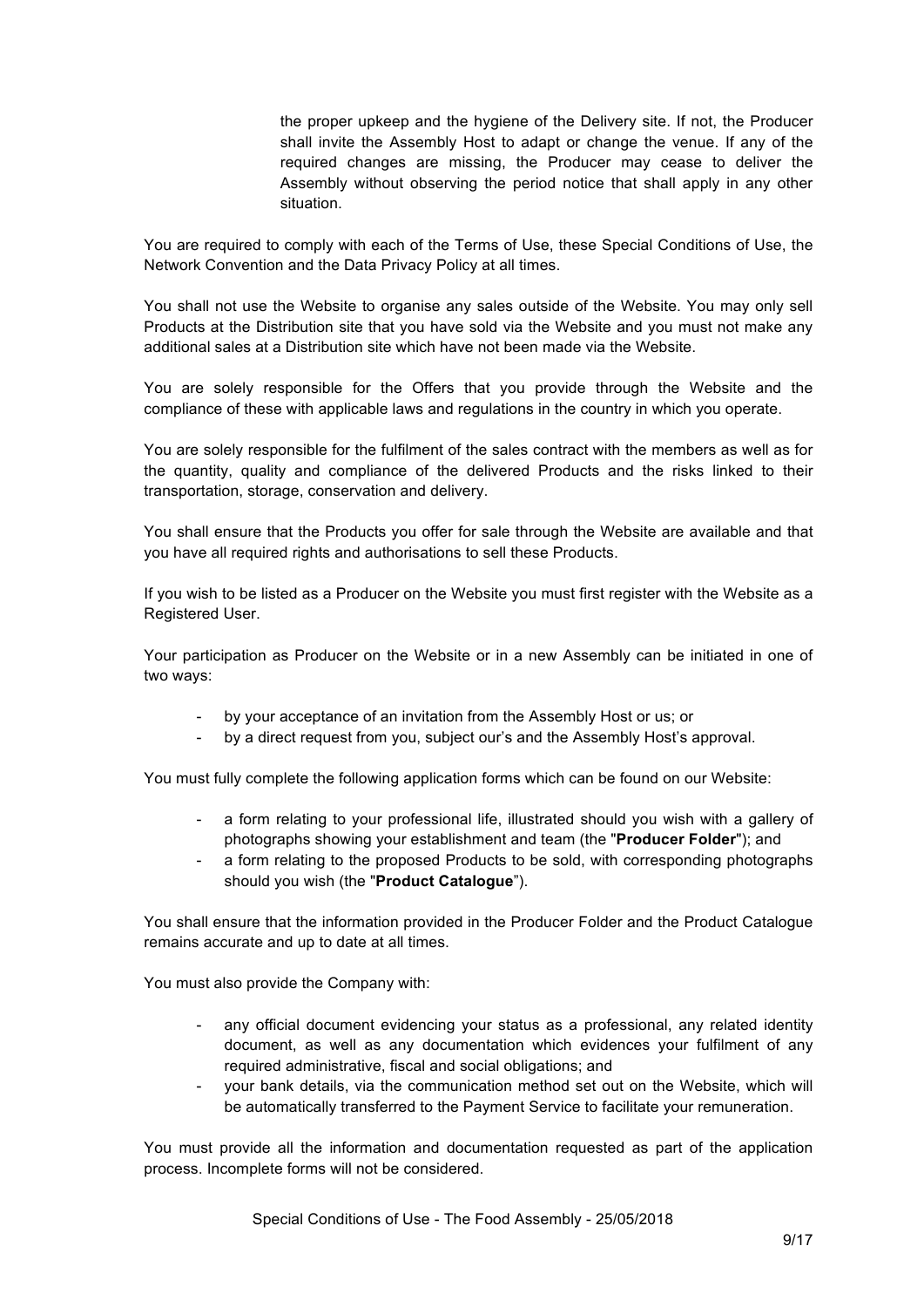We also reserve the right to request any additional information which we, in our sole discretion, deem necessary as part of the application process. We have complete discretion in determining whether to accept your application, taking particular note of whether your application demonstrates that you are capable of providing the successful delivery of Services and organising Sales and Distribution according to our technical and commercial requirements.

You shall have no recourse against us and no right to request compensation from us for any unsuccessful application. However, an unsuccessful application does not preclude the opportunity to participate in Assemblies as a Member or to use the Services as a guest.

### **12. Application Process**

If you wish to be listed as a Producer on the Website you must first register with the Website as a Registered User.

Your participation as Producer on the Website or in a new Assembly can be initiated in one of two ways:

- by your acceptance of an invitation from the Assembly Host or us; or
- by a direct request from you, subject our's and the Assembly Host's approval.

You must fully complete the following application forms which can be found on our Website:

- a form relating to your professional life, illustrated should you wish with a gallery of photographs showing your establishment and team (the "**Producer Folder**"); and
- a form relating to the proposed Products to be sold, with corresponding photographs should you wish (the "**Product Catalogue**").

You shall ensure that the information provided in the Producer Folder and the Product Catalogue remains accurate and up to date at all times.

You must also provide the Company with:

- any official document evidencing your status as a professional, any related identity document, as well as any documentation which evidences your fulfilment of any required administrative, fiscal and social obligations; and
- your bank details, via the communication method set out on the Website, which will be automatically transferred to the Payment Service to facilitate your remuneration.

You must provide all the information and documentation requested as part of the application process. Incomplete forms will not be considered.

We also reserve the right to request any additional information which we, in our sole discretion, deem necessary as part of the application process. We have complete discretion in determining whether to accept your application, taking particular note of whether your application demonstrates that you are capable of providing the successful delivery of Services and organising Sales and Distribution according to our technical and commercial requirements.

You shall have no recourse against us and no right to request compensation from us for any unsuccessful application. However, an unsuccessful application does not preclude the opportunity to participate in Assemblies as a Member or to use the Services as a guest.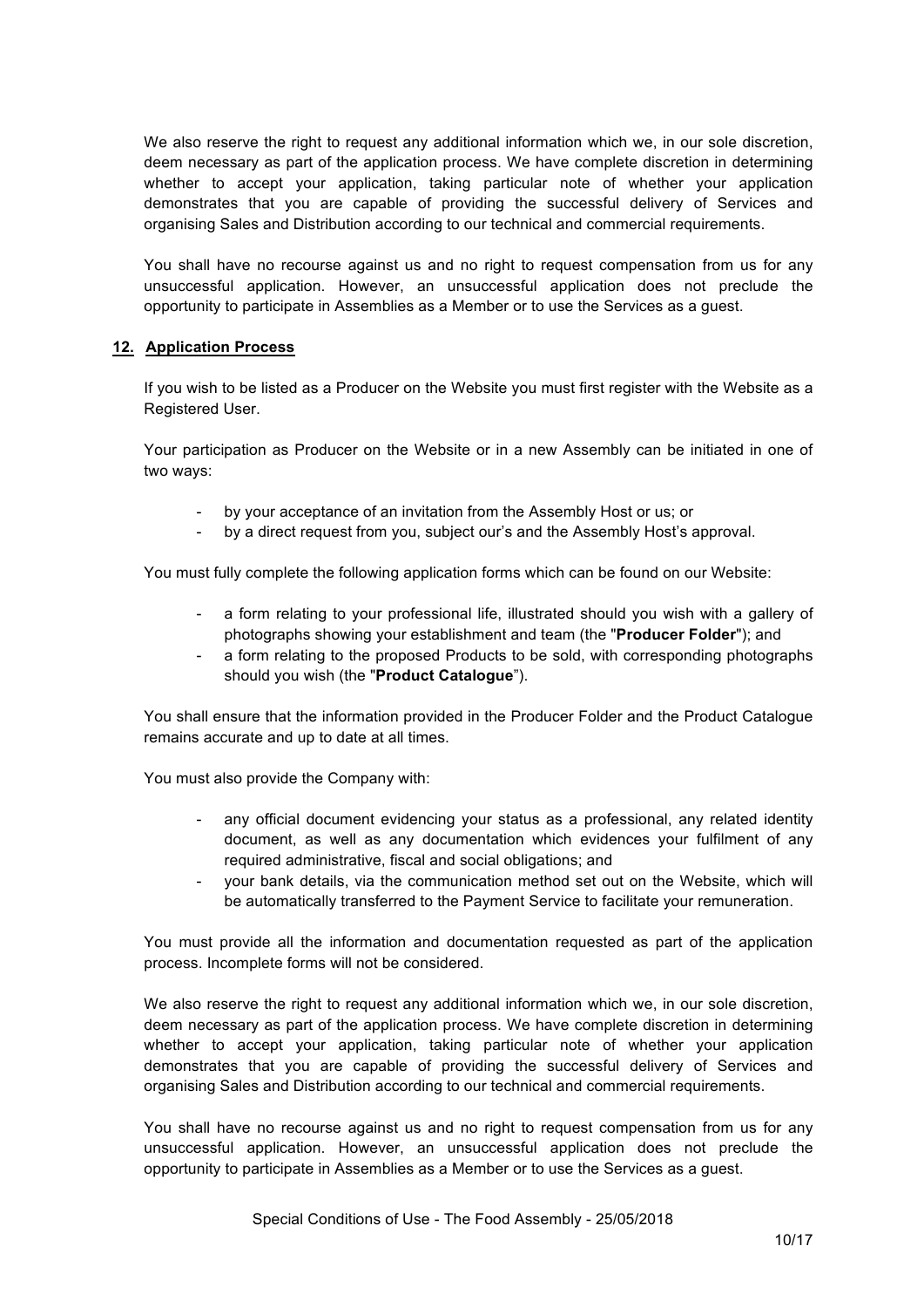### **13. Successful Applications**

If you are successful in your application to register as a Producer, you will be invited to open an Assembly management interface (the "**Food Assembly Management Interface**") by following the instructions provided to you on the Website or in the confirmation email we send you.

On the website, you will see a list of all Assemblies within a one hundred and fifty (150) mile radius of your establishment (your "**Geographical Area**"). By way of exception, you can be a Guest Producer, as defined in Article 13 and offer your Products for Sale in Assemblies located beyond your Geographical Area.

You are free to participate in Sales in either all or some of the Assemblies with which you are registered, subject that you may only offer your Products to the Assemblies situated in your Geographical Area, or beyond your Geographical Area if you are a Guest Producer, and to which you can offer all or some of your Products in accordance with the Distribution Day and the Timetable.

Prior to any participation in Sales, you shall create your Product Files, for which you will be solely and completely responsible, which shall be kept on the Product Catalogue. All Product Files shall contain:

- a) the name of the Product, including the name under which the Product is sold, as well as its origin if the omission of this information could threaten to mislead the consumer;
- b) a precise description of the Product, of the processes of manufacture (if applicable), as well as any statements and information required by, including without limitation, the Consumer Contracts Regulations 2013, any Applicable Law or guidelines governing the preparation and labelling of foodstuffs and any advertising and marketing Applicable Laws; and
- c) a photograph chosen to illustrate the Product.

You may keep your Product Files for as long as you wish and they may be modified, added to or deleted, provided that no Offer may be changed or deleted if an Order has already been placed and has not yet been delivered.

You shall also create in good faith Product Pages providing a full and accurate description of the Products in the language of the country in which you operate.

After completing your Product Catalogue in accordance with the procedures set out above, you shall create your Offers, which must include, inter alia, the essential characteristics of the Products, their price (per batch, per unit, by volume or by weight, as appropriate taking into account your obligations under Applicable Law), as well as all information pertaining to availability.

Subject to the prior approval of the Assembly Member, you may add new Offers at any time.

You will decide, for every Assembly that you are registered with, the minimum Orders threshold above which you are able to deliver the ordered Products.

If the minimum number of orders is not reached, you shall have twenty four (24) hours from the end of Sales to accept the orders notwithstanding that they have not reached the minimum order level. After this period has elapsed and unless you have expressly accepted the order, the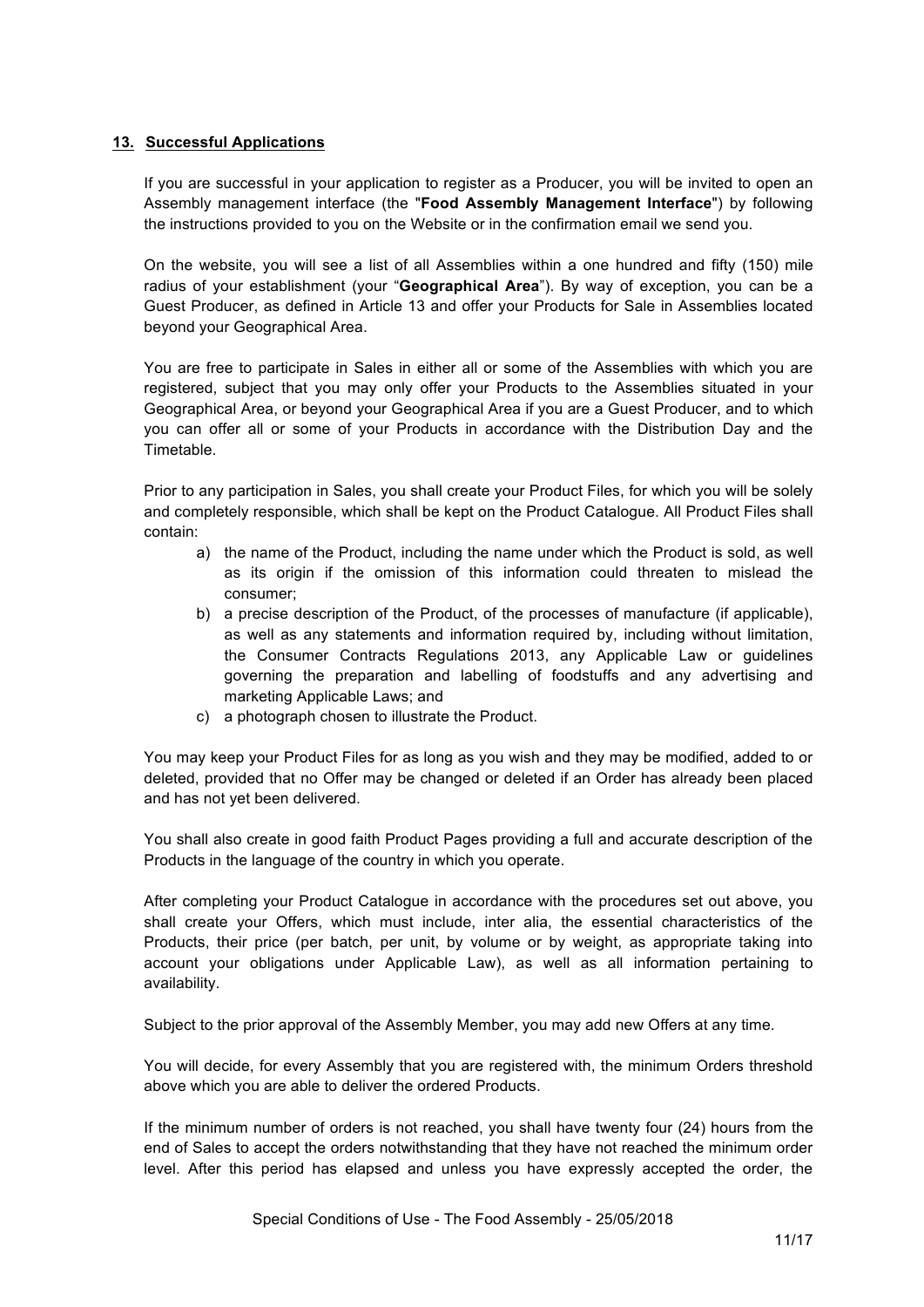Orders in question will be deemed cancelled and you shall have no obligation to complete such orders.

On acceptance of an Order, you enter into a binding contract with the Members for the Products (and Delivery thereof).

You have absolute discretion and responsibility for setting the price at which the Products will be sold on the Website. You shall quote this price in pounds sterling, inclusive of all taxes and must not impose any kind of supplementary cost related to the delivery and the collection of Products.

### **14. The Guest Producers**

You can be invited by an Assembly Host to propose your Products to the Sale in an Assembly located beyond your Geographical Area (the "Guest Producers"), in the conditions set upon Article 4.

#### **15. Implementation of the Sales**

Sales are concluded directly between the Producer and the Members in the Sales Space of each Assembly. Any sale undertaken outside the Sales Space is considered as not having taken place on the Website and frees the Assembly Hosts and the Company from any obligations to which they would otherwise be bound under these Special Conditions of Use.

We shall provide confirmation once a Sale has occurred by way of an Order Confirmation.

You must check the conformity of all Order Confirmations and notify the relevant Assembly Host of any errors or omissions within six (6) hours of receipt. If you fail to notify the Assembly Host of any errors or omissions within this time frame you shall bear any charges or costs resulting from any non-conformity.

#### **16. Delivery**

### **16.1. General**

You shall deliver your Products, either personally or by an authorised distributor acting on your behalf, on the Distribution Day in accordance with the Timetable.

You must sign the Delivery Form issued by the Assembly Host, having notified the Assembly Member of any reservation that may be necessary. Only information given on the Delivery Form will be considered in the event of a dispute.

You must reclaim any Products that are either not picked up by a Member or not compliant with the Order Confirmation at the end of each Timetable timeslot and are responsible for their lawful disposal.

#### **16.2. Producers representation**

Any Producer who could not attend the Delivery and therefore could not assure the Delivery of its Products in person can be represented by another Producer (hereinafter the "**Producer Agent**").

This mechanism shall be used by any Producers wishing to mutualize means.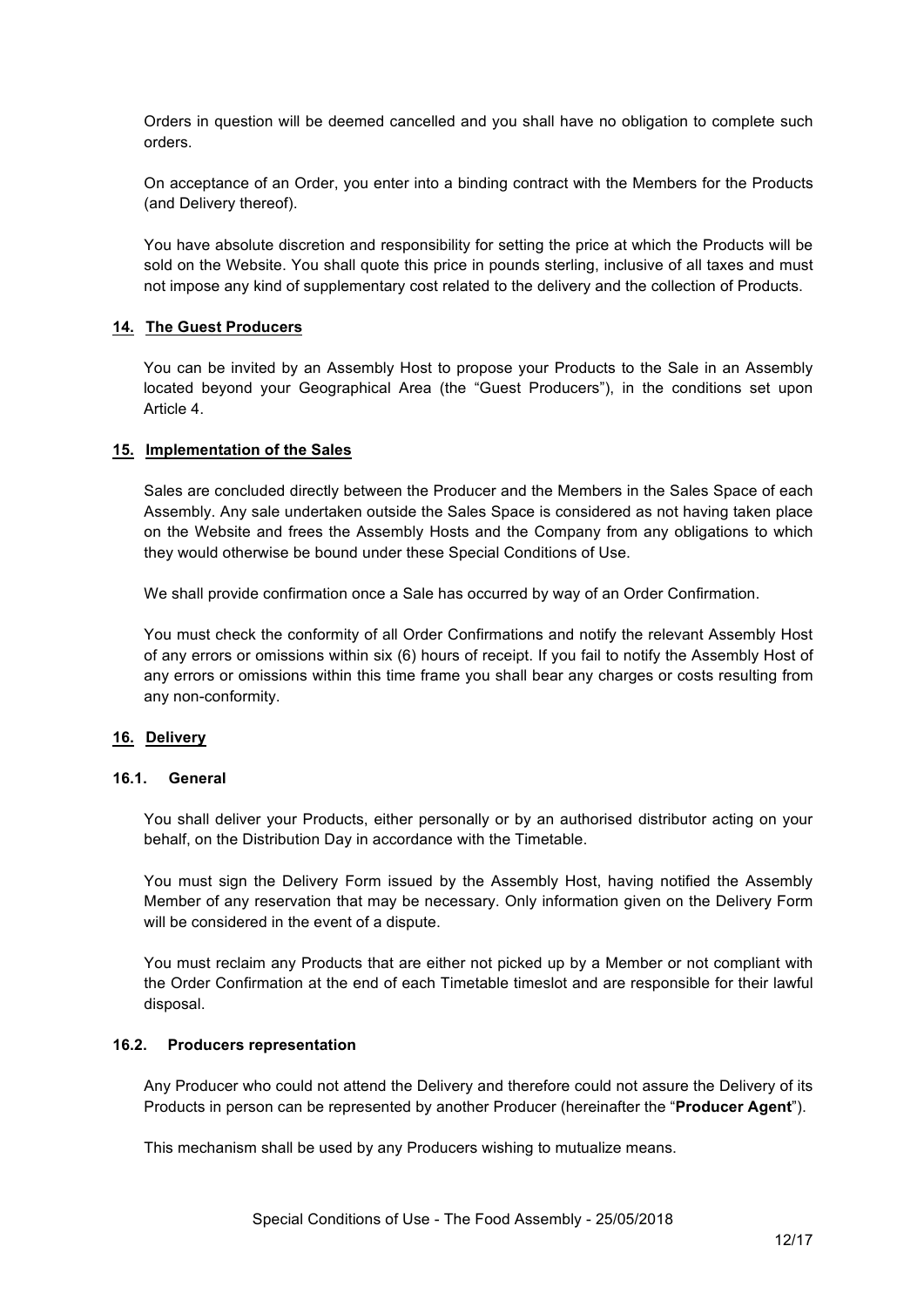The Producer undertakes to inform the Producer Agent of all applicable obligations within these Special Conditions of Use or any applicable regulations, especially relating to the hygiene and security of the Products. The Producer who mandates another remains solely liable for the proper execution of these obligations.

Notwithstanding the provisions above, Producers undertake to give their best efforts to attend as much as possible to the Deliveries in order to deliver in person their Products to the Members of the Assembly.

### **17. Unavailability**

In the event that you are unable to deliver the Products on the Distribution Day and/or during the Timetable, despite the Sale being concluded, you must immediately notify the relevant Assembly Host, who will immediately notify the relevant Members.

In this event you must attempt to find a reasonable solution. If you are unable to find a solution, the Members will not be charged the cost of their Order or, if they have already been charged, they will be refunded.

### **18. Withdrawal and Exclusion of a Producer**

You may decide to end your participation on the Website at any time, provided that:

- a) the Assembly Host to which you have made Offers are given at least two (2) months' notice;
- b) any existing Sales are carried out;
- c) you have fulfilled all obligations incurred under all Sales;
- d) you have informed us of your intention to withdraw from the Website on no less than two (2) months' notice; and
- e) you have received all payments due for Sales carried out before your withdrawal.

The Company shall have the right to remove any Producer in breach of these Special Conditions of Use (including the Network Convention), the General Terms and Conditions and/or any Applicable Laws and who has failed to rectify such breach within fifteen days of delivery of a notice from the Company.

You will be solely responsible to the Users and the Assembly Hosts for the consequences of your withdrawal or exclusion.

Your withdrawal or exclusion as a Producer for whatever reason, automatically brings about the loss of your status of Producer, the deactivation of your Food Assembly Management Interface, and the deletion of your Producer File, Producer Catalogue and Offers on the Website.

In the case of withdrawal, you may nevertheless continue to use the Services as a User or registered guest.

#### **19. Remuneration of the Company**

As a Producer you are responsible for paying the Company and the relevant Assembly Host a brokerage commission equal to 10% each of the total turnover excluding tax, for each Sale that you receive from the Members of all relevant Assemblies. This brokerage commission includes all the Payment Service fees.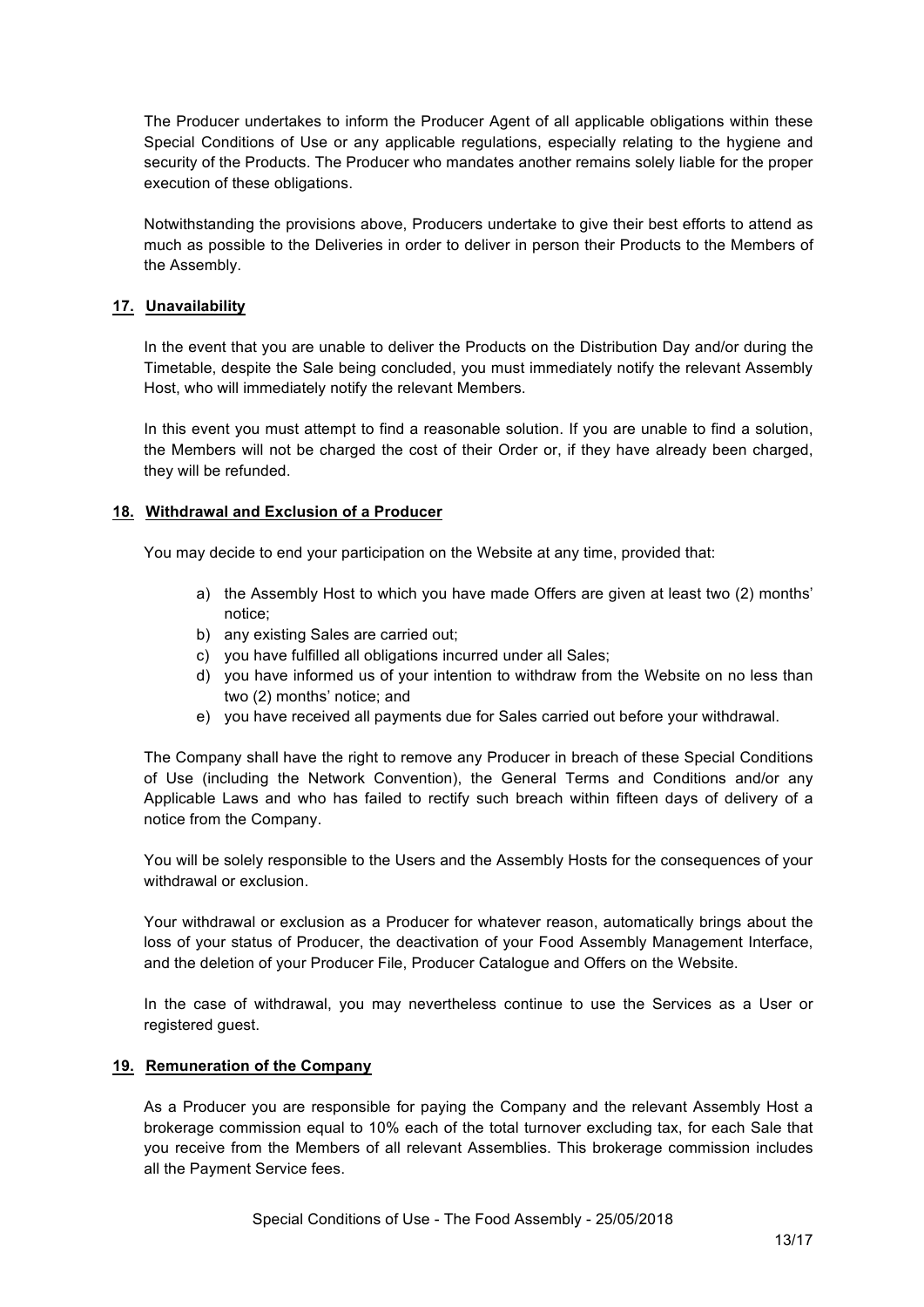By way of exception, in the event you are a Guest Producer as described in Article 13, the brokerage commission due to the Company and the relevant Assembly Host shall be equal to 12% each of the total turnover excluding tax, for each Sale that you receive from the Members of all relevant Assemblies.

We will prepare an invoice addressed to you for each Sale and we, together with the Assembly Host will be paid directly through the Payment Service, within a period of ten to fifteen (10 to 15 days) from the Assembly Host's approval of the Distribution.

The Company and the relevant Assembly Host will have no right to receive commission in the event of the cancellation of a Sale or return of a Product by a Member, or the non-delivery of a Product.

The Assembly Host authorises the Company to invoice you, in his or her name and on his or her behalf, for his or her commission on each Sale. It is the responsibility of the Assembly Host to inform the Company of his or her liability or exemption from VAT. In the absence of this information, the Assembly Host is assumed to be liable for VAT until he or she can prove otherwise.We provide the Assembly Host with a technical tool which summarises invoices issued and shows payment history, accessible from his or her Management Space.

#### **20. Remuneration of the Producer**

Your remuneration as a Producer is determined by the price of the Products successfully delivered to Members, subject to any retraction or deduction of the commissions owed to the Assembly Host and us.

Your remuneration will be paid to the bank account linked to your Professional Electronic Wallet.

You authorise us to invoice, in your name and on your behalf, the price of the Products to the Members purchasing your Products.

You shall inform us if you are registered for VAT. In the absence of such information, we shall presume that you are registered for VAT until you provide evidence to the contrary.

We shall provide you with a technical tool that summarises bills generated and payment history, which is accessible from his or her Food Assembly Management Interface.

#### **Section D - Additional Responsibilities of the Company**

We shall comply with our obligations under each of the Terms of Use, these Special Conditions of Use and the Network Convention at all times. We provide you with the technical models and tools required for the Services you're using on the Website. Your use of these are at your sole risk, and we shall not be liable for your use and to the fullest extent permitted by law, we exclude all liability to you arising from or in relation to such use.

### **Section E - Additional Provisions Common to all Professionals**

### **21. Obligations relating to Information Provided**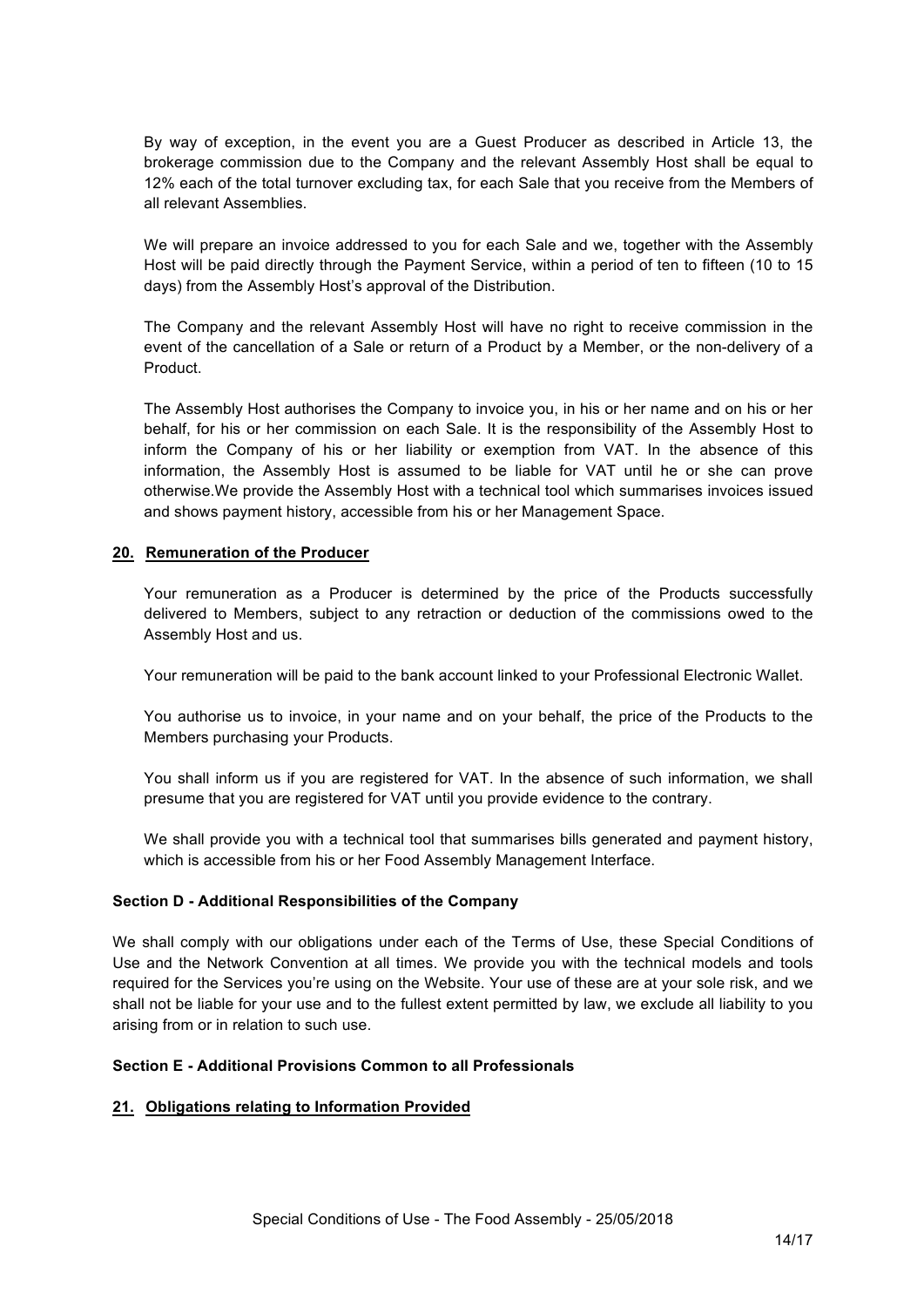You shall ensure that all documentation and information provided to us and/or included on the Website, whether in the context of your application or at a later stage, is accurate, up to date and not misleading.

You shall be solely responsible for any losses arising (whether directly or indirectly) as a result of or in connection with any failure of you to provide accurate, up to date and not misleading information on the Website.

You must always indicate whether you are acting in your own name, as a legal representative of a legal person or body, or on behalf of a legal person or body that you are duly entitled to represent. In both of the latter cases, you must provide proof of such rights if requested by us.

We reserve the right to request any additional document or information, particularly those regarding your identification needed to comply with the "Know Your Customer" policies related to our Payment Service's Terms and Conditions. Professionals hereby expressly agree to respond without delay to this demand.

#### **22. Payment Procedures**

In order to provide Services and particularly in order to ensure you receive payment, a professional electronic wallet managed by the Hipay and distinct from the Electronic Wallet for Members, is attributed for your use (the "**Professional Electronic Wallet**"). This Professional Electronic Wallet is linked to the bank account you provide during your application.

All amounts due to you in relation to Services provided are paid into the Professional Electronic Wallet and are subsequently automatically transferred to your designated bank account.

In order to benefit from the Services available to you on the Website as a Professional, you must maintain a Professional Electronic Wallet with the Payment Service.

In the event of termination of the contract between you and the Payment Service for whatever reason you will automatically cease to be a Professional and will instead assume the status of a Registered User.

#### **23. Complaints**

As an Assembly Hosts you are required to consider the complaints of the Members regarding the delivery of Products without delay, and to offer all solutions in your power.

As an Assembly Hosts you must notify us and the relevant Producers of any complaints with regard to delivered Products without delay.

Once notified, the Producer shall be solely responsible for resolving complaints relating to their Products without delay.

Assembly Hosts are also required to inform us without delay of any disputes relating to any issues related to the collection of Products with Members or Producers which it cannot resolve. In such cases, we will consider the best course of action for the correction of errors and omissions and propose an equitable adjustment to the payment where appropriate, which the relevant Member and Producer must consider and come to agreement on. Where the Member and Producer cannot agree, our decision will be final.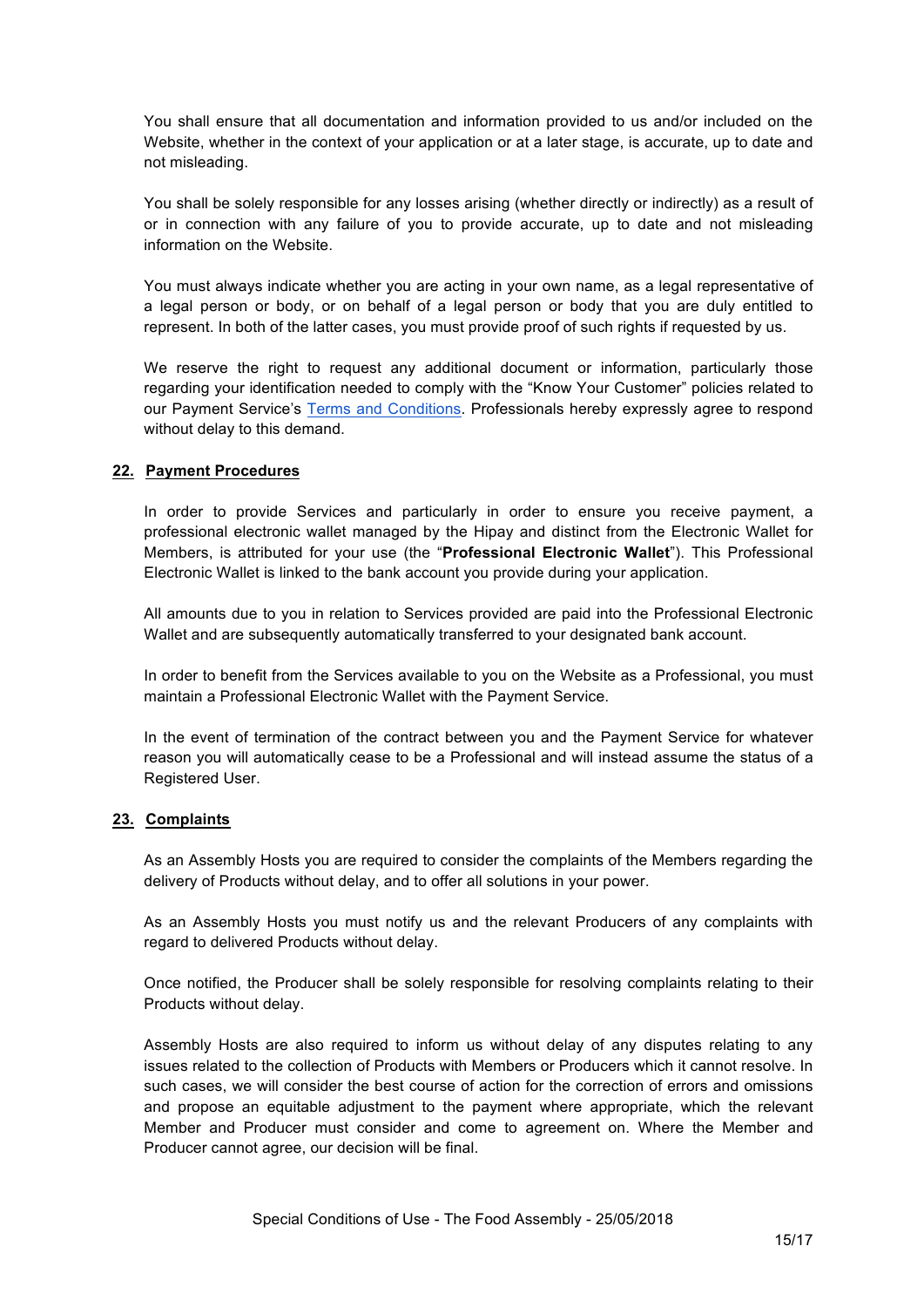### **24. Limitation of Liability**

Nothing in these Special Conditions of Use excludes or limits liability for death or personal injury arising from negligence, fraud or fraudulent misrepresentation, or any other liability that cannot be excluded or limited by English law.

To the extent permitted by law, all conditions, warranties, representations or other terms which may apply to the Website or any content on it or the Services, whether express or implied, are excluded.

We shall not be liable to any Professional for any loss or damage, whether in contract, tort (including negligence), breach of statutory duty, or otherwise, even if foreseeable, arising under or in connection with:

- a) use of, or inability to use, our Website or the Services;
- b) use of or reliance on any Content displayed on our Website;
- c) loss of profits, sales, business, or revenue;
- d) business interruption;
- e) loss of anticipated savings;
- f) loss of business opportunity, goodwill or reputation; or
- g) any indirect or consequential loss or damage.

We will not be liable for any loss or damage caused by a virus, distributed denial-of-service attack, or other technologically harmful material that may infect your computer equipment, computer programs, data or other proprietary material due to your use of our Website or to your downloading of any content on it, or on any website linked to it.

#### **25. Severability**

If any of these Special Conditions of Use are determined by any competent authority to be invalid, unlawful or unenforceable to any extent, such term, condition or provision will to that extent be severed from the remaining terms, conditions and provisions which will continue to be valid to the fullest extent permitted by law.

#### **26. Modifications**

The Company reserves the right to modify these Special Conditions of Use at any time. You should check this page periodically to review any changes made to these Special Conditions of Use.

Should you refuse to accept the modified Special Conditions of Use, you must de-register from the Services or, if you wish to remain a registered user or become a Member, immediately inform us of your wish to renounce your status as a Professional.

Any Professional who continues to use the Services as a Professional after the entry into effect of the modified Special Conditions of Use is deemed to have accepted the modifications.

#### **27. Waiver**

Any failure by us to require strict performance of any of your obligations under these Special Conditions, and any failure by us to exercise any of the rights or remedies to which we are entitled, shall not constitute a waiver of such rights or remedies and shall not relieve you from